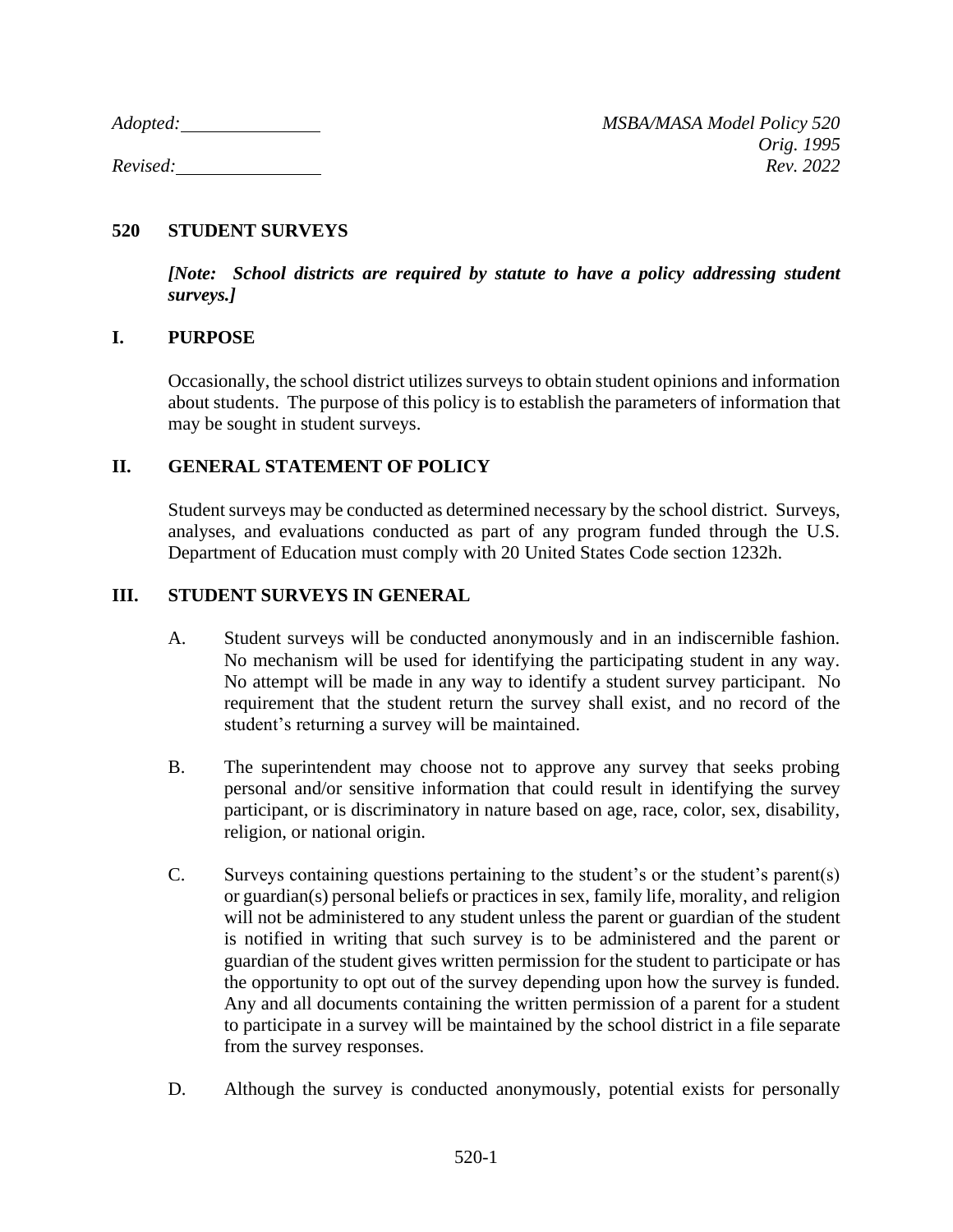identifiable information to be provided in response thereto. To the extent that personally identifiable information of a student is contained in his or her responses to a survey, the school district will take appropriate steps to ensure the data is protected in accordance with Minnesota Statutes chapter 13 (Minnesota Government Data Practices Act), 20 United States Code section 1232g (Family Educational Rights and Privacy Act) and 34 Code of Federal Regulations Part 99.

E. The school district must not impose an academic or other penalty on a student who opts out of participating in a student survey.

# **IV. STUDENT SURVEYS CONDUCTED AS PART OF DEPARTMENT OF EDUCATION PROGRAM**

- A. All instructional materials, including teacher's manuals, films, tapes, or other supplementary material which will be used in connection with any survey, analysis, or evaluation as part of any program funded in whole or in part by the U.S. Department of Education, shall be available for inspection by the parents or guardians of the students.
- B. No student shall be required, as part of any program funded in whole or in part by the U.S. Department of Education, without the prior consent of the student (if the student is an adult or emancipated minor), or, in the case of an unemancipated minor, without the prior written consent of the parent, to submit to a survey that reveals information concerning:
	- 1. political affiliations or beliefs of the student or the student's parent;
	- 2. mental and psychological problems of the student or the student's family;
	- 3. sex behavior or attitudes;
	- 4. illegal, antisocial, self-incriminating, or demeaning behavior;
	- 5. critical appraisals of other individuals with whom respondents have close family relationships;
	- 6. legally recognized privileged or analogous relationships, such as those of lawyers, physicians, and ministers;
	- 7. religious practices, affiliations, or beliefs of the student or the student's parent; or
	- 8. income (other than that required by law to determine eligibility for participation in a program or for receiving financial assistance under such program).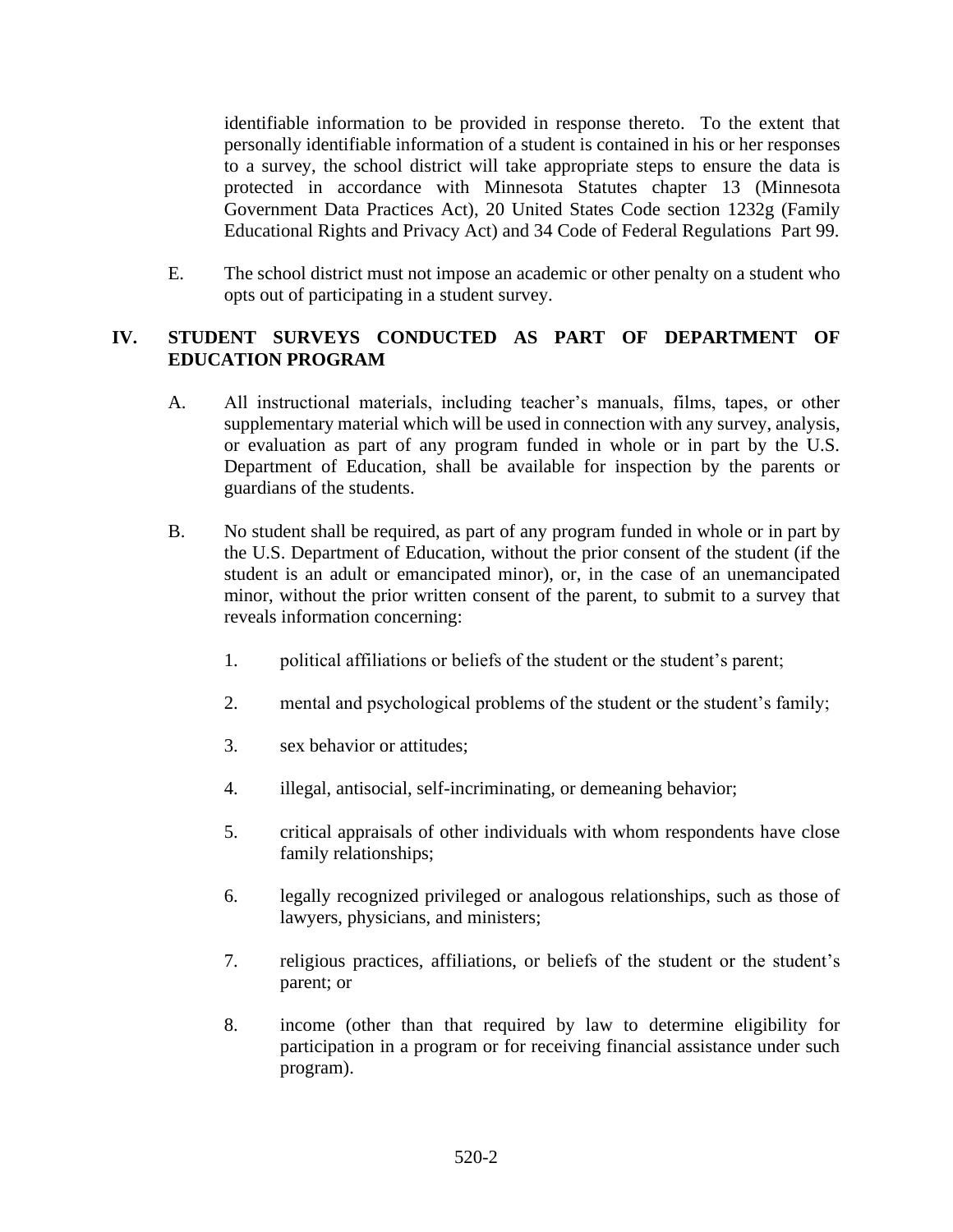- C. A school district that receives funds under any program funded by the U.S. Department of Education shall develop local policies consistent with Sections IV.A. and IV.B., above, concerning student privacy, parental access to information, and administration of certain physical examinations to minors.
	- 1. The following policies are to be adopted in consultation with parents:
		- a. The right of a parent to inspect, on request, a survey, including an evaluation, created by a third party before the survey is administered or distributed by a school to a student, including procedures for granting a parent's request for reasonable access to such survey within a reasonable period of time after the request is received.

"Parent" means a legal guardian or other person acting *in loco parentis* (in place of a parent), such as a grandparent or stepparent with whom the child lives, or a person who is legally responsible for the welfare of the child.

- b. Arrangements to protect student privacy in the event of the administration or distribution of a survey, including an evaluation, to a student which contains one or more of the items listed in Section IV.B., above, including the right of a parent of a student to inspect, on request, any such survey.
- c. The right of a parent of a student to inspect, on request, any instructional material used as part of the educational curriculum for the student and procedures for granting a request by a parent for such access within a reasonable period of time after the request is received.

"Instructional material" means instructional content that is provided to a student, regardless of format, including printed or representational materials, audio-visual materials, and materials in electronic or digital formats (i.e., materials accessible through the Internet). The term does not include academic tests or academic assessments.

- d. The administration of physical examinations or screenings that the school district may administer to a student. This provision does not apply to a survey administered to a student in accordance with the Individuals with Disabilities Education Act (20 U.S.C. § 1400, *et seq.*).
- e. The collection, disclosure, or use of personal information collected from students for the purpose of marketing or for selling that information (or otherwise providing the information to others for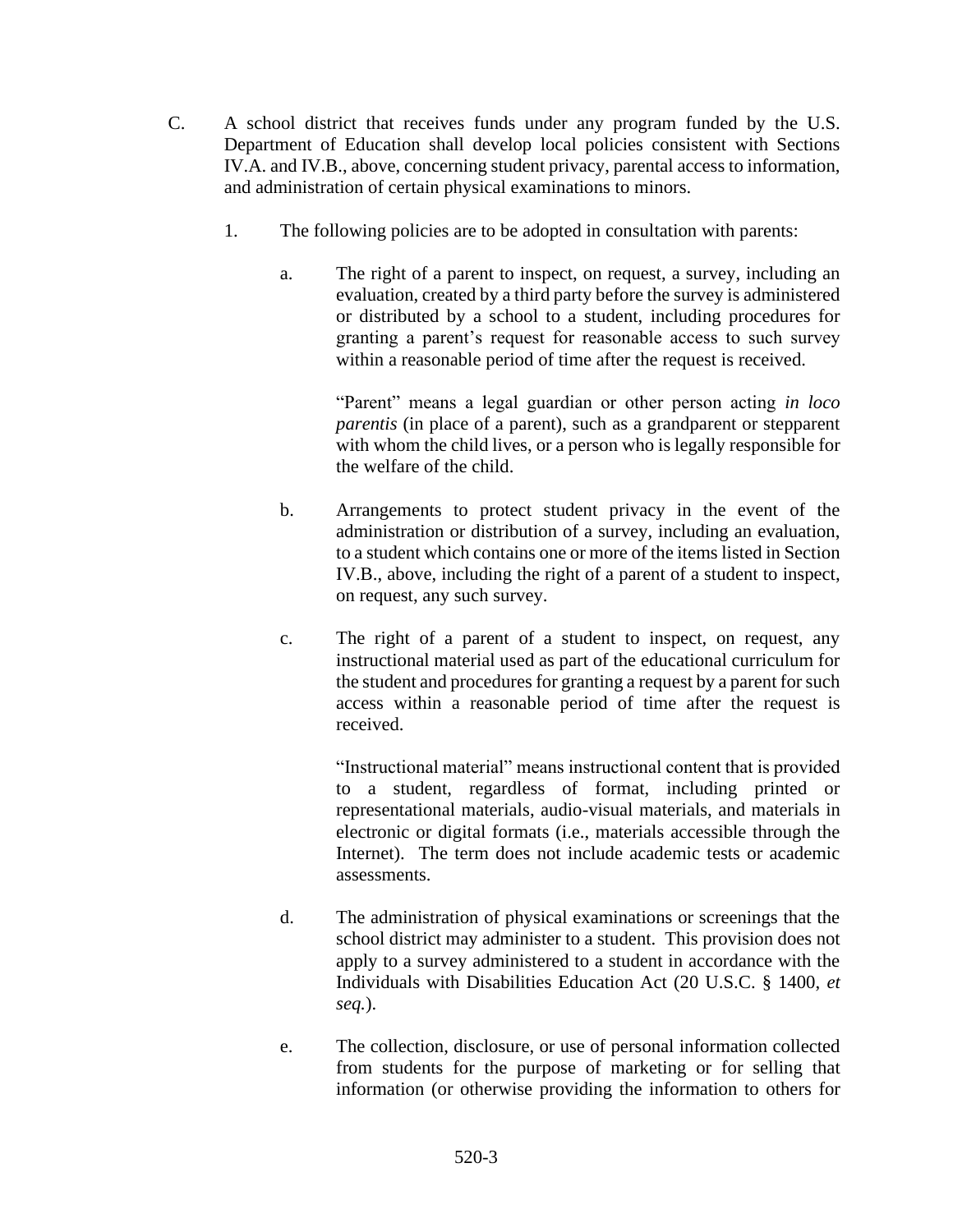that purpose), including arrangements to protect student privacy that are provided by the school district in the event of such collection, disclosure, or use.

- (1) "Personal information" means individually identifiable information including a student or parent's first and last name; a home or other physical address (including street name and the name of the city or town); a telephone number; or a Social Security identification number.
- (2) This provision does not apply to the collection, disclosure, or use of personal information collected from students for the exclusive purpose of developing, evaluating, or providing educational products or services for, or to, students or educational institutions, such as:
	- (a) college or other post-secondary education recruitment or military;
	- (b) book clubs, magazines, and programs providing access to low cost literary products;
	- (c) curriculum and instructional materials used by elementary and secondary schools;
	- (d) tests and assessments used by elementary schools and secondary schools to provide cognitive, evaluative, diagnostic, clinical, aptitude, or achievement information about students, or to generate other statistically useful data for the purpose of securing such tests and assessments and the subsequent analysis and public release of the aggregate data from such tests and assessments;
	- (e) the sale by students of products or services to raise funds for school-related or education-related activities; and
	- (f) student recognition programs.
- (3) The right of a parent to inspect, on request, any instrument used in the collection of information, as described in Section IV.C.1., Subparagraph e., above, before the instrument is administered or distributed to a student and procedures for granting a request by a parent for reasonable access to such an instrument within a reasonable period of time after the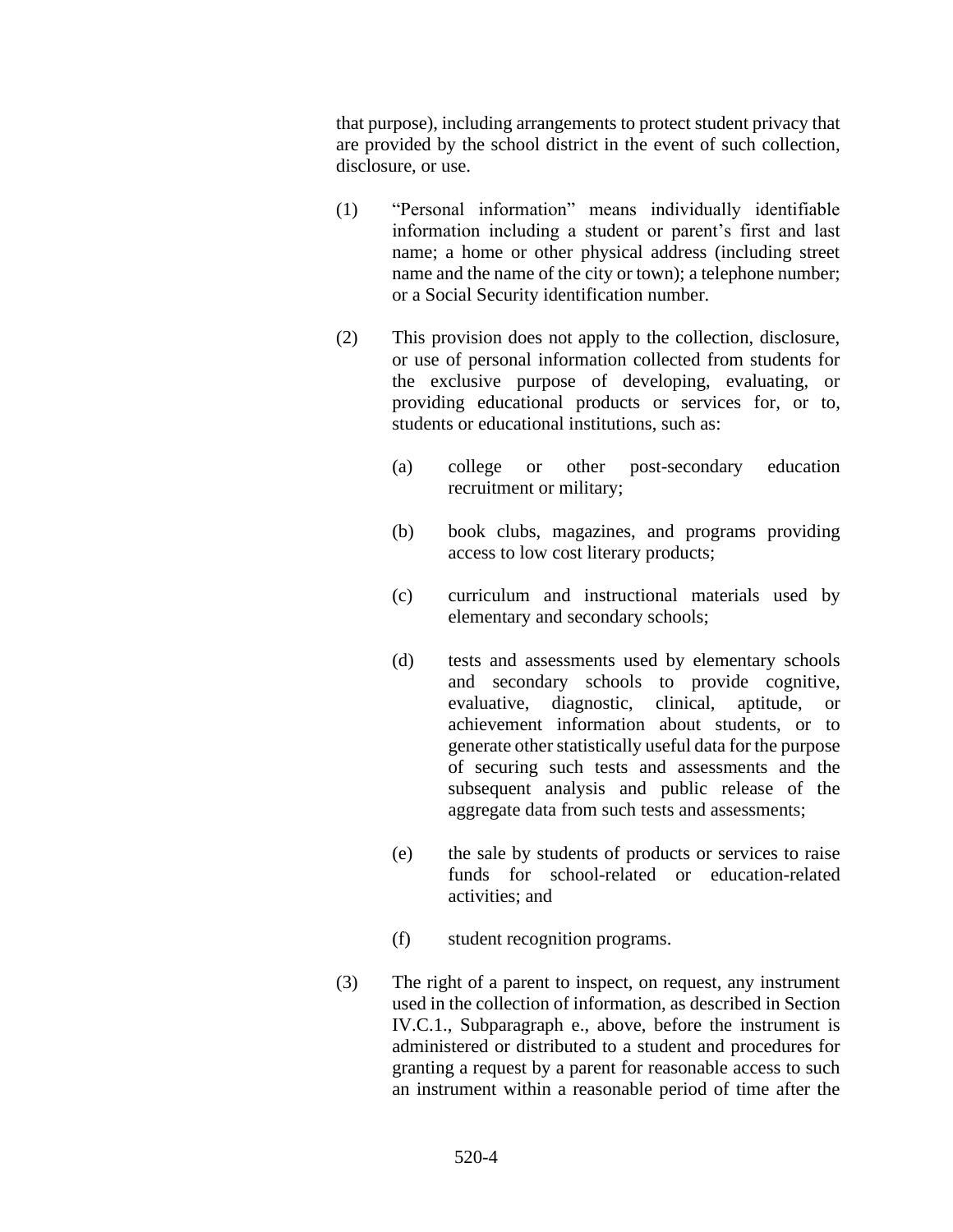#### request is received.

- 2. The policies adopted under Section IV.C., Subparagraph 1., above, shall provide for reasonable notice of the adoption or continued use of such policies directly to parents of students enrolled in or served by the school district.
	- a. The notice will be provided at least annually, at the beginning of the school year, and within a reasonable period of time after any substantive change in a policy.
	- b. The notice will provide parents with an opportunity to opt out of participation in the following activities:
		- (1) Activities involving the collection, disclosure, or use of personal information collected from students for the purpose of marketing or for selling that information, or otherwise providing that information to others for that purpose.
		- (2) The administration of any third-party survey (non-Department of Education funded) containing one or more of the items contained in Section IV.B., above.
		- (3) Any nonemergency, invasive physical examination or screening that is required as a condition of attendance, administered by the school and scheduled by the school in advance, and not necessary to protect the immediate health and safety of the student or other students.

"Invasive physical examination" means any medical examination that involves the exposure of private body parts, or act during such examination that includes incision, insertion, or injection into the body, but does not include a hearing, vision, or scoliosis screening.

- c. The notice will advise students of the specific or approximate dates during the school year when the activities in Section IV.C.2., Subparagraph b., above, are scheduled, or expected to be scheduled.
- d. The notice provisions shall not be construed to preempt applicable provisions of state law that require parental notification and do not apply to any physical examination or screening that is permitted or required by applicable state law, including physical examinations or screenings that are permitted without parental notification.